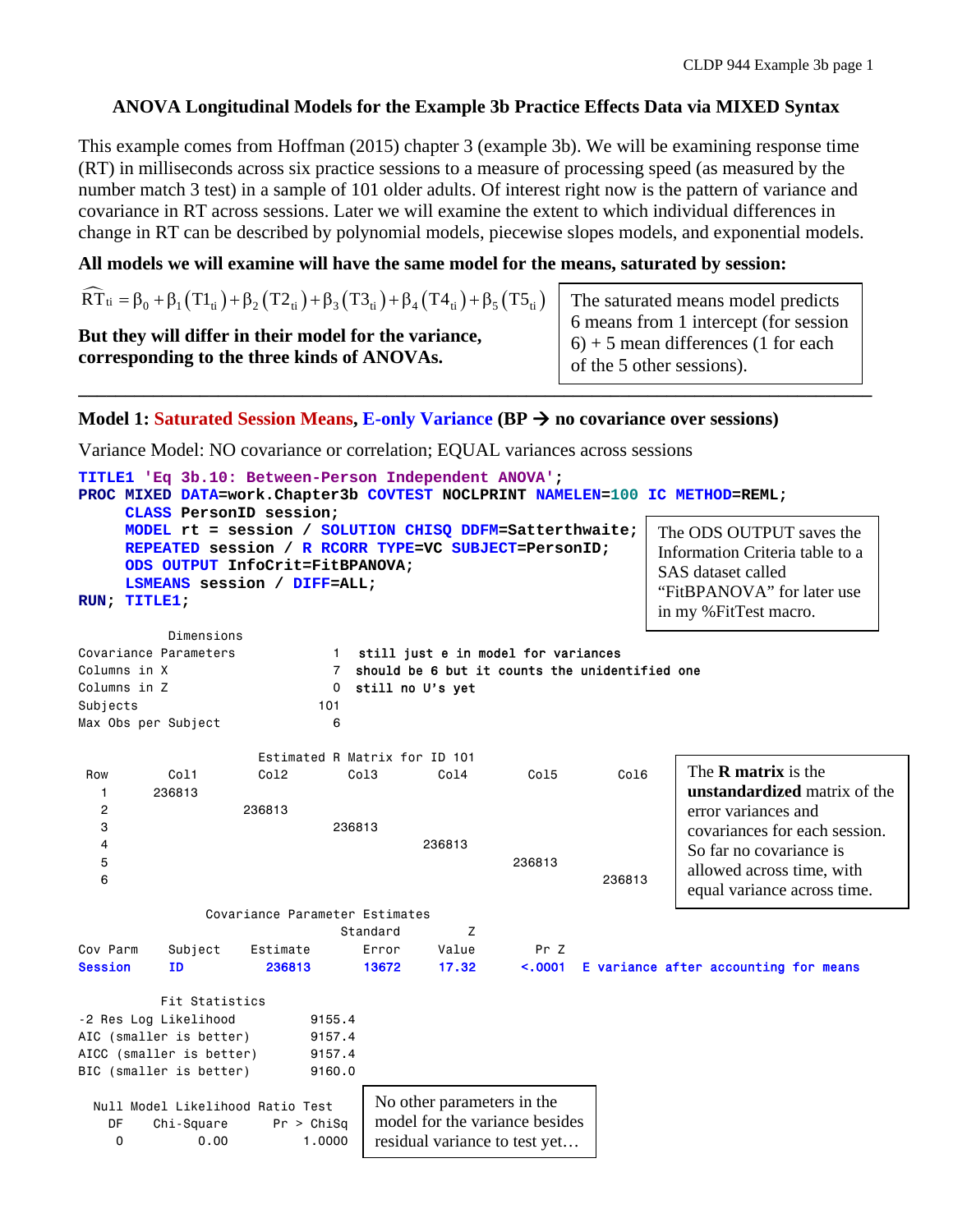| Neg2LogLike<br>Parms<br>9155.4<br>1 |                                        |                |     |                      |                |                                                                                    |  |  |  |  |
|-------------------------------------|----------------------------------------|----------------|-----|----------------------|----------------|------------------------------------------------------------------------------------|--|--|--|--|
|                                     | <b>AICC</b><br>AIC<br>9157.4<br>9157.4 | HQIC<br>9158.5 |     | <b>BIC</b><br>9160.0 | CAIC<br>9161.0 | In REML, #parms is the<br>number of variance model<br>parms specifically (1 here). |  |  |  |  |
|                                     |                                        |                |     |                      |                |                                                                                    |  |  |  |  |
| Solution for Fixed Effects          |                                        |                |     |                      |                |                                                                                    |  |  |  |  |
| Standard                            |                                        |                |     |                      |                |                                                                                    |  |  |  |  |
| Effect<br>Session #                 | Estimate                               | Error          | DF  | t Value              | Pr >  t        |                                                                                    |  |  |  |  |
| <b>Intercept</b>                    | 1672.14                                | 48.4219        | 600 | 34.53                | < .0001        |                                                                                    |  |  |  |  |
| <b>Session</b><br>1                 | 289.76                                 | 68.4789        | 600 | 4.23                 | < .0001        |                                                                                    |  |  |  |  |
| 2<br><b>Session</b>                 | 143.04                                 | 68.4789        | 600 | 2.09                 | 0.0371         |                                                                                    |  |  |  |  |
| 3<br><b>Session</b>                 | 77.8986                                | 68.4789        | 600 | 1.14                 | 0.2558         |                                                                                    |  |  |  |  |
| 4<br><b>Session</b>                 | 45.6604                                | 68.4789        | 600 | 0.67                 | 0.5052         |                                                                                    |  |  |  |  |
| 5<br><b>Session</b>                 | 35.0397                                | 68.4789        | 600 | 0.51                 | 0.6091         |                                                                                    |  |  |  |  |
| 6<br><b>Session</b>                 | 0                                      |                |     |                      |                |                                                                                    |  |  |  |  |
|                                     | Type 3 Tests of Fixed Effects          |                |     |                      |                |                                                                                    |  |  |  |  |
| Num<br>Den                          |                                        |                |     |                      |                | This multivariate Wald test                                                        |  |  |  |  |
| Effect<br>DF<br>DF                  | Chi-Square                             | F Value        |     | Pr > Chisq           | Pr > F         | tells us there is a significant                                                    |  |  |  |  |
| 5<br>600<br>session                 | 23.67                                  | 4.73           |     | 0.0003               | 0.0003         | "omnibus" effect of time.                                                          |  |  |  |  |
|                                     | Least Squares Means                    |                |     |                      |                |                                                                                    |  |  |  |  |
|                                     |                                        | Standard       |     |                      |                |                                                                                    |  |  |  |  |
| Session #<br>Effect                 | Estimate                               | Error          | DF  | t Value              | Pr >  t        |                                                                                    |  |  |  |  |
| Session<br>1                        | 1961.89                                | 600<br>48.4219 |     | 40.52                | < 0.001        |                                                                                    |  |  |  |  |
| 2<br>Session                        | 1815.17                                | 48.4219<br>600 |     | 37.49                | < .0001        |                                                                                    |  |  |  |  |
| 3<br>Session                        | 1750.03                                | 48.4219<br>600 |     | 36.14                | < .0001        |                                                                                    |  |  |  |  |
| Session<br>4                        | 1717.80                                | 48.4219<br>600 |     | 35.48                | < .0001        |                                                                                    |  |  |  |  |
| Session<br>5                        | 1707.18                                | 600<br>48.4219 |     | 35.26                | < .0001        |                                                                                    |  |  |  |  |
| Session<br>6                        | 1672.14                                | 48.4219<br>600 |     | 34.53                | < .0001        |                                                                                    |  |  |  |  |

### **Model 2: Saturated Session Means,**  $U_{0i}$  **+**  $e_{ti}$  **(CS) Variance**

### $(WP \rightarrow constant covariance across sessions)$

Variance Model: EQUAL covariance/correlation, EQUAL variances across sessions

```
TITLE1 'Eq 3b.10: Univariate Repeated Measures ANOVA'; 
PROC MIXED DATA=work.Chapter3b COVTEST NOCLPRINT NAMELEN=100 IC METHOD=REML; 
      CLASS PersonID session; 
      MODEL rt = session / SOLUTION CHISQ DDFM=Satterthwaite; 
      REPEATED session / R RCORR TYPE=CS SUBJECT=PersonID; 
      ODS OUTPUT InfoCrit=FitUnivANOVA; 
      LSMEANS session / DIFF=ALL; 
RUN; TITLE1; 
                                                                      The ODS OUTPUT saves the 
                                                                      Information Criteria table to a 
                                                                      SAS dataset called 
                                                                      "FitUnivANOVA" for later 
                                                                      use in my %FitTest macro.
```

| Dimensions            |                                             |
|-----------------------|---------------------------------------------|
| Covariance Parameters | $2 \rightarrow 2$ variance model parameters |
| Columns in X          |                                             |
| Columns in Z          |                                             |
| Subjects              | 101                                         |
| Max Obs per Subject   |                                             |

#### Estimated R Matrix for ID 101  $\rightarrow$  COMBINED  $U_{0i}$  +  $e_{ti}$  VARIANCE AFTER DIFFERENT MEANS

| Row | Col1   | Col2   | Col3   | Col4   | Col5   | Col6   |
|-----|--------|--------|--------|--------|--------|--------|
|     | 236813 | 202677 | 202677 | 202677 | 202677 | 202677 |
| 2   | 202677 | 236813 | 202677 | 202677 | 202677 | 202677 |
| 3   | 202677 | 202677 | 236813 | 202677 | 202677 | 202677 |
| 4   | 202677 | 202677 | 202677 | 236813 | 202677 | 202677 |
| 5   | 202677 | 202677 | 202677 | 202677 | 236813 | 202677 |
| 6   | 202677 | 202677 | 202677 | 202677 | 202677 | 236813 |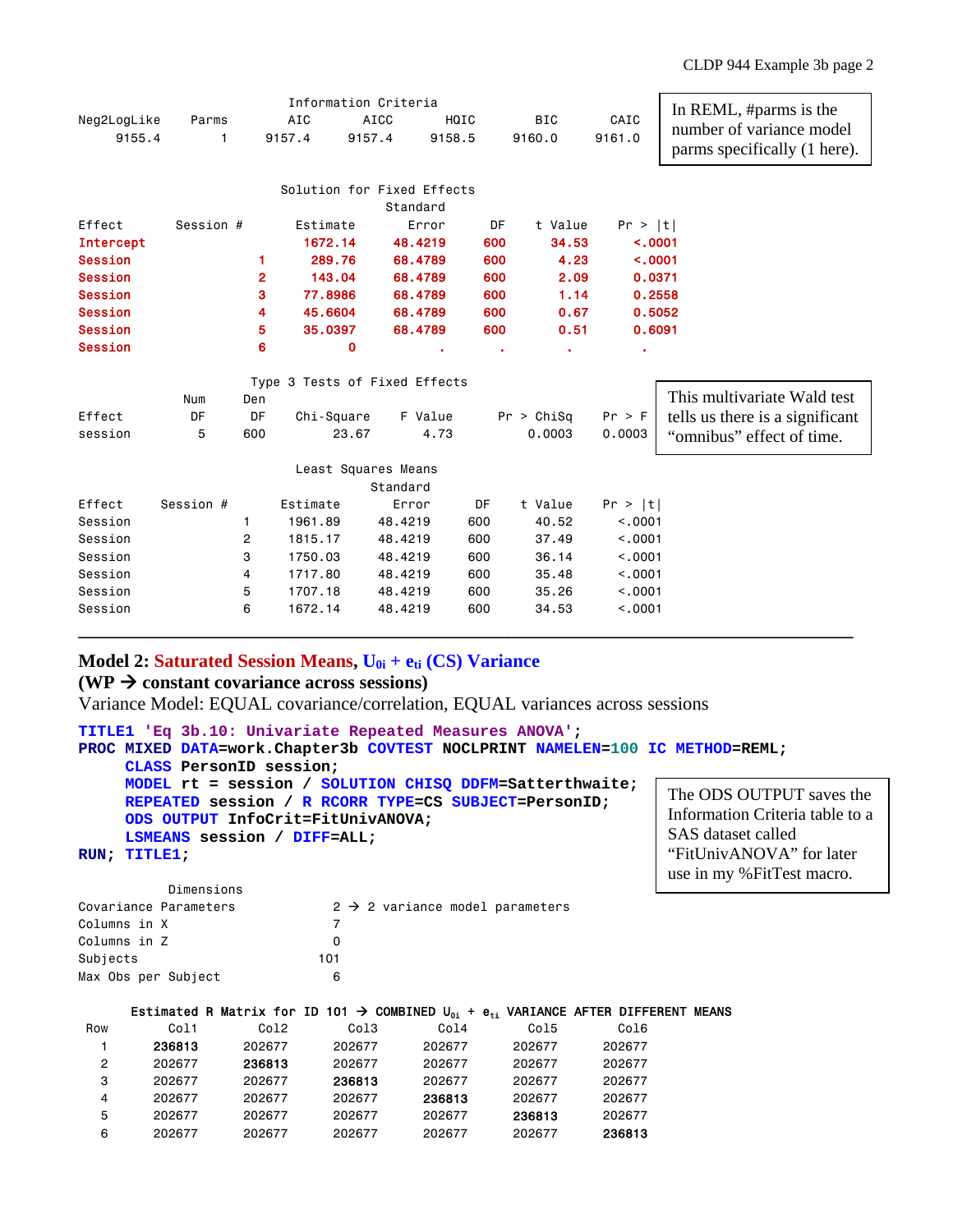|                                  |                                  |                | Estimated R Correlation Matrix for PersonID 101 |             |         |       |                                        |                   |                                          |  |
|----------------------------------|----------------------------------|----------------|-------------------------------------------------|-------------|---------|-------|----------------------------------------|-------------------|------------------------------------------|--|
| Row                              | Col1                             | Col2           | Col3                                            |             | Col4    |       | Col5                                   | Col6              |                                          |  |
| 1                                | 1.0000                           | 0.8559         | 0.8559                                          |             | 0.8559  |       | 0.8559                                 | 0.8559            |                                          |  |
| $\overline{c}$                   | 0.8559                           | 1.0000         | 0.8559                                          |             | 0.8559  |       | 0.8559                                 | 0.8559            |                                          |  |
| 3                                | 0.8559                           | 0.8559         | 1.0000                                          |             | 0.8559  |       | 0.8559                                 | 0.8559            |                                          |  |
| 4                                | 0.8559                           | 0.8559         | 0.8559                                          |             | 1.0000  |       | 0.8559                                 | 0.8559            |                                          |  |
| 5                                | 0.8559                           | 0.8559         | 0.8559                                          |             | 0.8559  |       | 1.0000                                 | 0.8559            |                                          |  |
| 6                                | 0.8559                           | 0.8559         | 0.8559                                          |             | 0.8559  |       | 0.8559                                 | 1.0000            |                                          |  |
|                                  |                                  |                |                                                 |             |         |       |                                        |                   |                                          |  |
| Covariance Parameter Estimates   |                                  |                |                                                 |             |         |       |                                        |                   |                                          |  |
| Standard<br>Ζ                    |                                  |                |                                                 |             |         |       |                                        |                   |                                          |  |
| Cov Parm                         | Subject                          |                | Estimate                                        | Error       |         | Value | Pr Z                                   |                   |                                          |  |
| $\csc$                           | ΙD                               |                | 202677                                          | 29470       |         | 6.88  | < .0001                                |                   | $Var(U_{01})$ after accounting for means |  |
| Residual                         |                                  |                | 34136                                           | 2158.96     |         | 15.81 | < .0001                                |                   | $Var(e_{ti})$ after accounting for means |  |
|                                  |                                  |                |                                                 |             |         |       |                                        |                   |                                          |  |
|                                  | Fit Statistics                   |                |                                                 |             |         |       |                                        |                   |                                          |  |
|                                  | -2 Res Log Likelihood            |                | 8353.4                                          |             |         |       |                                        |                   |                                          |  |
|                                  | AIC (Smaller is Better)          |                | 8357.4                                          |             |         |       |                                        |                   |                                          |  |
|                                  | AICC (Smaller is Better)         |                | 8357.4                                          |             |         |       |                                        |                   |                                          |  |
|                                  | BIC (Smaller is Better)          |                | 8362.6                                          |             |         |       |                                        |                   |                                          |  |
|                                  |                                  |                |                                                 |             |         |       |                                        |                   |                                          |  |
|                                  | Null Model Likelihood Ratio Test |                |                                                 |             |         |       |                                        |                   |                                          |  |
| DF                               | Chi-Square                       |                | Pr > Chisq                                      |             |         |       | Now 1 other parameter in the model for |                   |                                          |  |
| 1                                | 802.08                           |                | < .0001                                         |             |         |       | the variance besides residual variance |                   |                                          |  |
|                                  |                                  |                |                                                 |             |         |       |                                        |                   |                                          |  |
|                                  |                                  |                | Information Criteria                            |             |         |       |                                        |                   | In REML, #parms is the                   |  |
| Neg2LogLike                      | Parms                            |                | AIC                                             | <b>AICC</b> | HQIC    |       | BIC                                    | CAIC              | number of variance model                 |  |
| 8353.4                           | $\overline{2}$                   |                | 8357.4                                          | 8357.4      | 8359.5  |       | 8362.6                                 | 8364.6            |                                          |  |
|                                  |                                  |                |                                                 |             |         |       |                                        |                   | parms specifically (2 here).             |  |
|                                  |                                  |                | Solution for Fixed Effects                      |             |         |       |                                        |                   |                                          |  |
|                                  |                                  |                |                                                 | Standard    |         |       |                                        |                   |                                          |  |
| Effect                           | Session #                        |                | Estimate                                        |             | Error   | DF    | t Value                                | Pr >  t           |                                          |  |
| <b>Intercept</b>                 |                                  |                | 1672.14                                         |             | 48.4219 | 129   | 34.53                                  | < .0001           |                                          |  |
| <b>Session</b>                   |                                  | 1              | 289.76                                          |             | 25.9993 | 500   | 11.14                                  | < .0001           |                                          |  |
| <b>Session</b>                   |                                  | $\mathbf{2}$   | 143.04                                          |             | 25.9993 | 500   | 5.50                                   | $\sim 0001$       |                                          |  |
| <b>Session</b>                   |                                  | 3              | 77.8986                                         |             | 25.9993 | 500   | 3.00                                   | 0.0029            |                                          |  |
| <b>Session</b>                   |                                  | 4              | 45.6604                                         |             | 25.9993 | 500   | 1.76                                   | 0.0797            |                                          |  |
|                                  |                                  | 5              | 35.0397                                         |             | 25.9993 | 500   | 1.35                                   | 0.1784            |                                          |  |
| <b>Session</b><br><b>Session</b> |                                  | 6              | 0                                               |             |         |       |                                        |                   |                                          |  |
|                                  |                                  |                |                                                 |             |         |       |                                        | ٠                 |                                          |  |
|                                  |                                  |                | Type 3 Tests of Fixed Effects                   |             |         |       |                                        |                   |                                          |  |
|                                  | Num                              | Den            |                                                 |             |         |       |                                        |                   |                                          |  |
| Effect                           | DF                               | DF             |                                                 |             | F Value |       | Pr > Chisq                             |                   | This multivariate Wald test              |  |
| session                          | 5                                | 500            | Chi-Square<br>164.24                            |             | 32.85   |       | < 0.001                                | Pr > F<br>< .0001 | tells us there is a significant          |  |
|                                  |                                  |                |                                                 |             |         |       |                                        |                   | "omnibus" effect of time.                |  |
|                                  |                                  |                |                                                 |             |         |       |                                        |                   |                                          |  |
|                                  |                                  |                | Least Squares Means                             | Standard    |         |       |                                        |                   |                                          |  |
| Effect                           | Session #                        |                | Estimate                                        | Error       |         | DF    | t Value                                | Pr >  t           |                                          |  |
| Session                          |                                  |                |                                                 |             |         |       |                                        | < .0001           |                                          |  |
|                                  |                                  | 1              | 1961.89                                         | 48.4219     |         | 129   | 40.52                                  |                   |                                          |  |
| Session                          |                                  | $\overline{c}$ | 1815.17                                         | 48.4219     |         | 129   | 37.49                                  | < .0001           |                                          |  |
| Session                          |                                  | 3              | 1750.03                                         | 48.4219     |         | 129   | 36.14                                  | < .0001           |                                          |  |
| Session                          |                                  | 4              | 1717.80                                         | 48.4219     |         | 129   | 35.48                                  | < .0001           |                                          |  |
| Session                          |                                  | 5              | 1707.18                                         | 48.4219     |         | 129   | 35.26                                  | < .0001           |                                          |  |
| Session                          |                                  | 6              | 1672.14                                         | 48.4219     |         | 129   | 34.53                                  | < .0001           |                                          |  |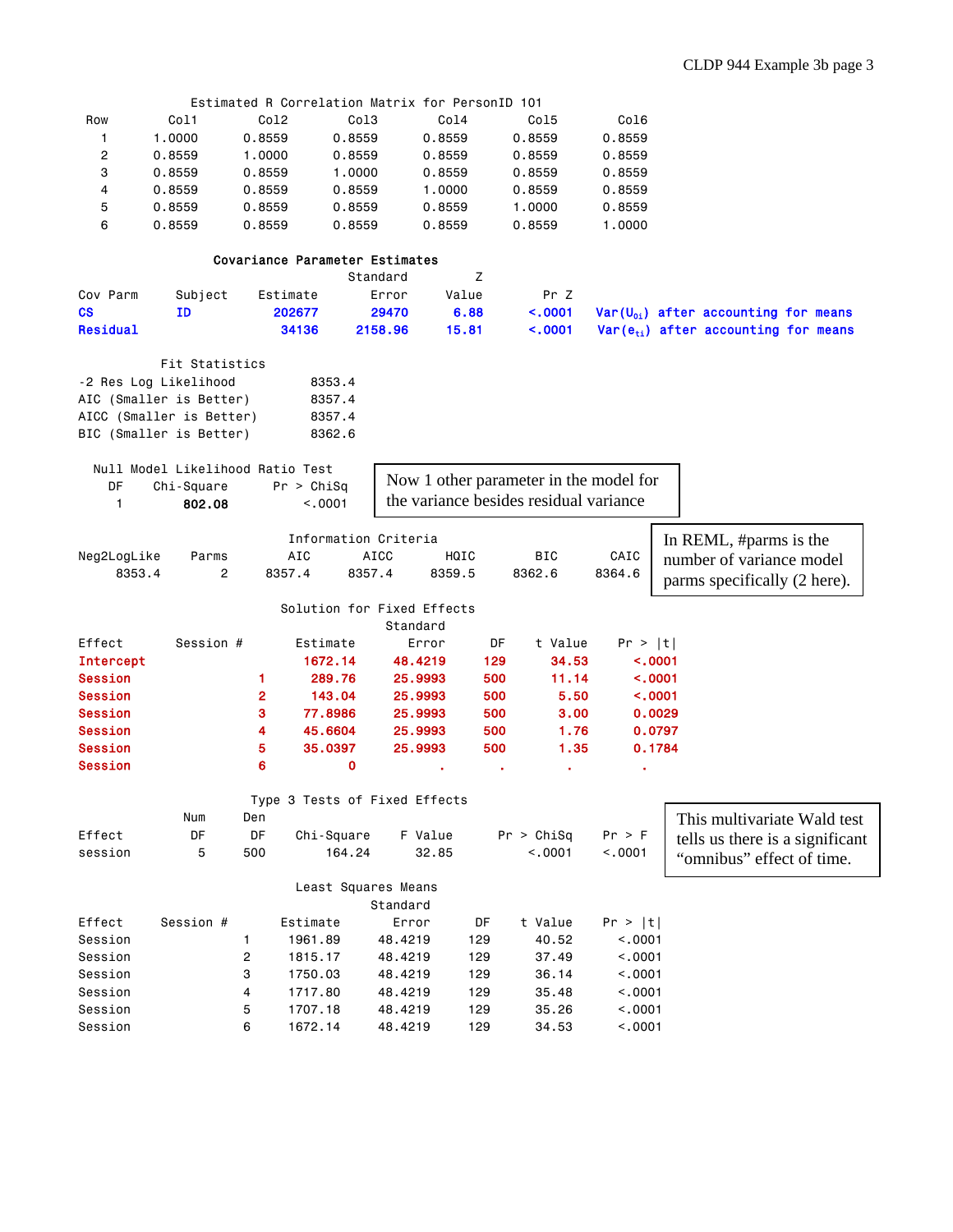**Model 3: Saturated Session Means, Saturated (Multivariate) Variance**   $(WP \rightarrow all possible covariances/correlations, variances across sessions)$ 

**Variance Model: Completely UNEQUAL covariance, correlation, and variance across time** 

```
TITLE1 'Eq 3b.10: Multivariate Repeated Measures ANOVA'; 
PROC MIXED DATA=work.Chapter3b COVTEST NOCLPRINT NAMELEN=100 IC METHOD=REML; 
     CLASS PersonID session; 
     MODEL rt = session / SOLUTION CHISQ DDFM=Satterthwaite; 
     REPEATED session / R RCORR TYPE=UN SUBJECT=PersonID; 
     ODS OUTPUT InfoCrit=FitMultivANOVA; 
     LSMEANS session / DIFF=ALL; 
RUN; TITLE1; 
         Dimensions 
Covariance Parameters 21 \rightarrow number of total variance model parameters
Columns in X 7
Columns in Z 0
Subjects 101 
Max Obs per Subject 6
    Estimated R Matrix for ID 101 \rightarrow TOTAL COVARIANCE MATRIX AFTER DIFFERENT MEANS
 Row Col1 Col2 Col3 Col4 Col5 Col6 
 1 301985 235659 217994 202607 192154 195360 
 2 235659 259150 230217 213232 202092 193268 
 3 217994 230217 233368 205209 196919 188604 
 4 202607 213232 205209 217544 193676 185321 
 5 192154 202092 196919 193676 212098 187840 
 6 195360 193268 188604 185321 187840 19673 
 Estimated R Correlation Matrix for ID 101 \rightarrow TOTAL CORRELATION MATRIX AFTER DIFFERENT MEANS
 Row Col1 Col2 Col3 Col4 Col5 Col6 
 1 1.0000 0.8424 0.8212 0.7905 0.7593 0.8015 
 2 0.8424 1.0000 0.9361 0.8981 0.8620 0.8559 
 3 0.8212 0.9361 1.0000 0.9108 0.8851 0.8802 
 4 0.7905 0.8981 0.9108 1.0000 0.9016 0.8958 
 5 0.7593 0.8620 0.8851 0.9016 1.0000 0.9196 
 6 0.8015 0.8559 0.8802 0.8958 0.9196 1.0000 
         Fit Statistics 
-2 Res Log Likelihood 8229.8 
AIC (smaller is better) 8271.8
AICC (smaller is better) 8273.4 
BIC (smaller is better) 8326.7
  Null Model Likelihood Ratio Test 
   DF Chi-Square Pr > ChiSq 
    20 925.64 <.0001 
                     Information Criteria 
Neg2LogLike Parms AIC AICC HQIC BIC CAIC 
 8229.8 21 8271.8 8273.4 8294.0 8326.7 8347.7 
                             Now 20 other parameter in the model for 
                             the variance besides residual variance 
                                                          In REML, #parms is the 
                                                          number of variance model 
                                                          parms specifically (21 here).
```